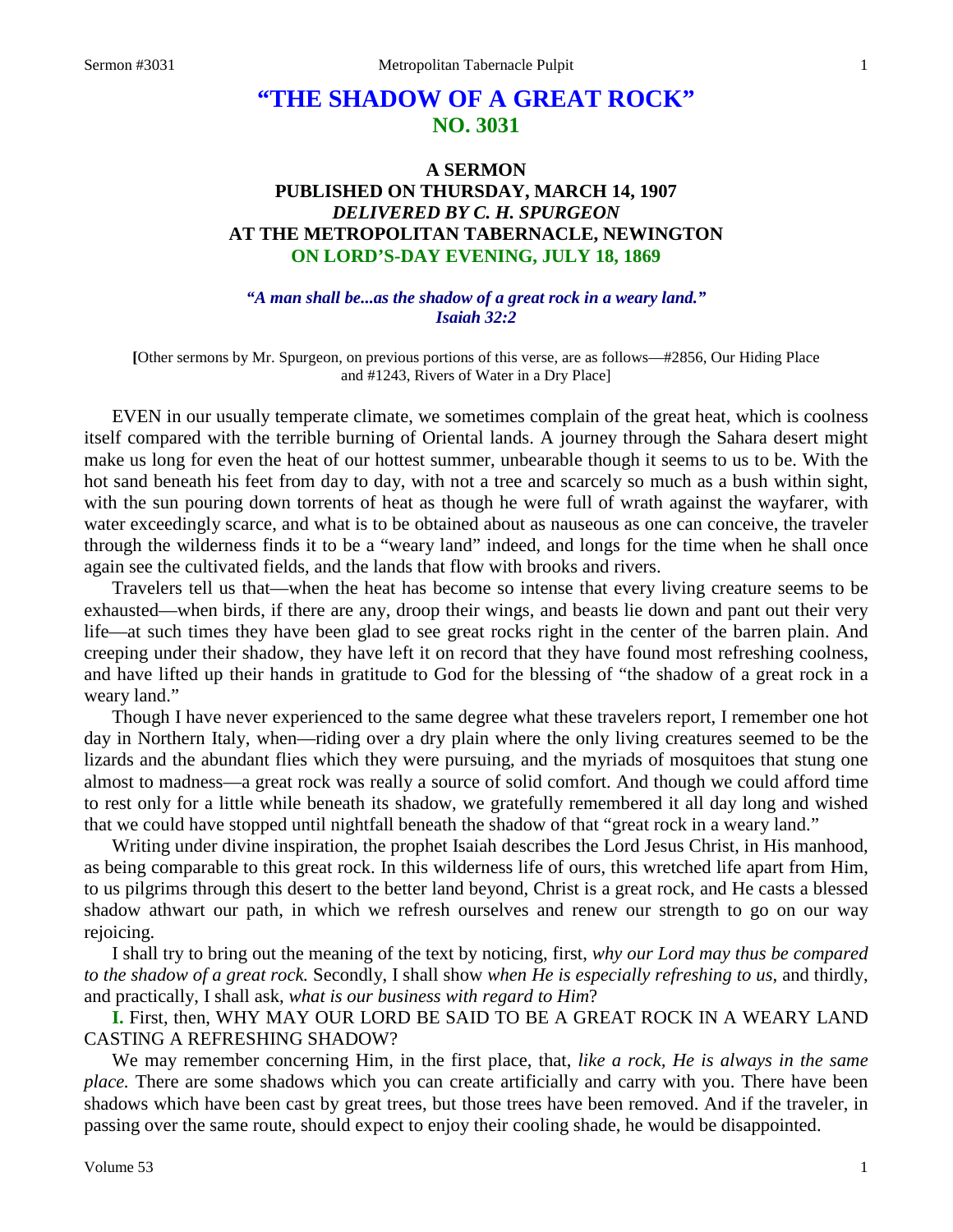But the great rock remains just where it was when Abraham, Isaac, and Jacob sheltered beneath it and the traveler today may do the same. It is just so with our Lord Jesus Christ. Blessed be His name, He has not shifted His position. If any poor soul here wants to find Him, He is just where He used to be that is, He is waiting at the mercy seat to receive every soul that will come and trust Him.

Jesus Christ is not far away from any of you—He is so near that a prayer will reach Him, a sigh will find Him, and a tear will get at His heart. Only turn your desires towards Him. Only say to Him now, in the silence of your spirit, "Jesus, Master, cast Your shadow over my sin-burdened head. Protect my soul from the wrath of God and from the fierce heat of hell!" Only ask this and it shall be given you, for Jesus is still waiting to be gracious and ready to bless you even now.

He is like a rock, too, *because His shadow is always there as well as Himself.* Wherever the sun and a rock are, there is sure to be a shadow. So, whenever God pours out the fierce beams of His wrath upon a sinner, let that sinner fly to Christ and he shall find a shelter from that wrath. Whenever conscience oppresses you and reminds you of your guilt, depend upon it that Christ has not lost His power to quiet conscience and to calm your fears.

Sometimes, a sinner fears that it is too late for him to find peace in Christ, or possibly, he thinks it is too soon, or that he has sinned away his day of grace. Ah, poor soul, all these suggestions are Satan's lies! If you really desire to have Christ's love shed abroad in your heart, that is a proof that Christ has already fixed His love upon you. If your head is now beaten upon by the fierce sunlight of God's wrath, you may come and find a shelter in the great rock of Christ's atoning sacrifice.

If you will trust in Jesus, you shall have the peace which only He can give—the peace which passes understanding. We rightly sing,

> *"Dear dying Lamb, Thy precious blood Shall never lose its power, Till all the ransom'd church of God Be saved to sin no more;"—*

and they are not all saved yet—there are still some to be ingathered and therefore, Christ's blood has not yet lost its power to cleanse from sin, and Christ, as a rock, casts His welcome shade over all who come to Him to be thus refreshed.

Our Lord may also be compared to the shadow of a great rock *because the shadow of a great rock is broad.* I remember the time when, after a long, hot, and dusty walk, I found myself at the top of a considerable elevation where there is neither shrub nor tree—but a huge cross which someone has erected there.

And I remember well how my friend and I tried to get under the shelter of that cross, but there was only room enough in the shadow for one of us. We both tried to get under the shadow, for it was terribly hot in the sunshine, but the cross could not give shelter to the two of us, so we had to take turns as long as we waited on the hillside.

But it is not so in the case of a great rock. The shadow there is sometimes so wide that, if a whole caravan shall wish to rest there free from the sun's heat, they may all come and shelter under it travelers, camels, and all.

So is it with my Master. He is no little Savior. He has already saved millions, but He is just as able to save unnumbered millions more. If the shadow of His cross could only screen one sinner, what a scramble many of you would make in order to be that one. Yet I fear that the very freeness of the divine mercy makes many despise it, though it should not do so.

If the whole of us felt the heat of the sun of God's wrath in our conscience and we were all to come crowding to Jesus, we would not hear Him say, "I cannot receive you all. I have not room for you all." If there were room in Christ for all but one, I should hear a cry from somewhere in this place, "O God, shut me not out, but receive me, even me!"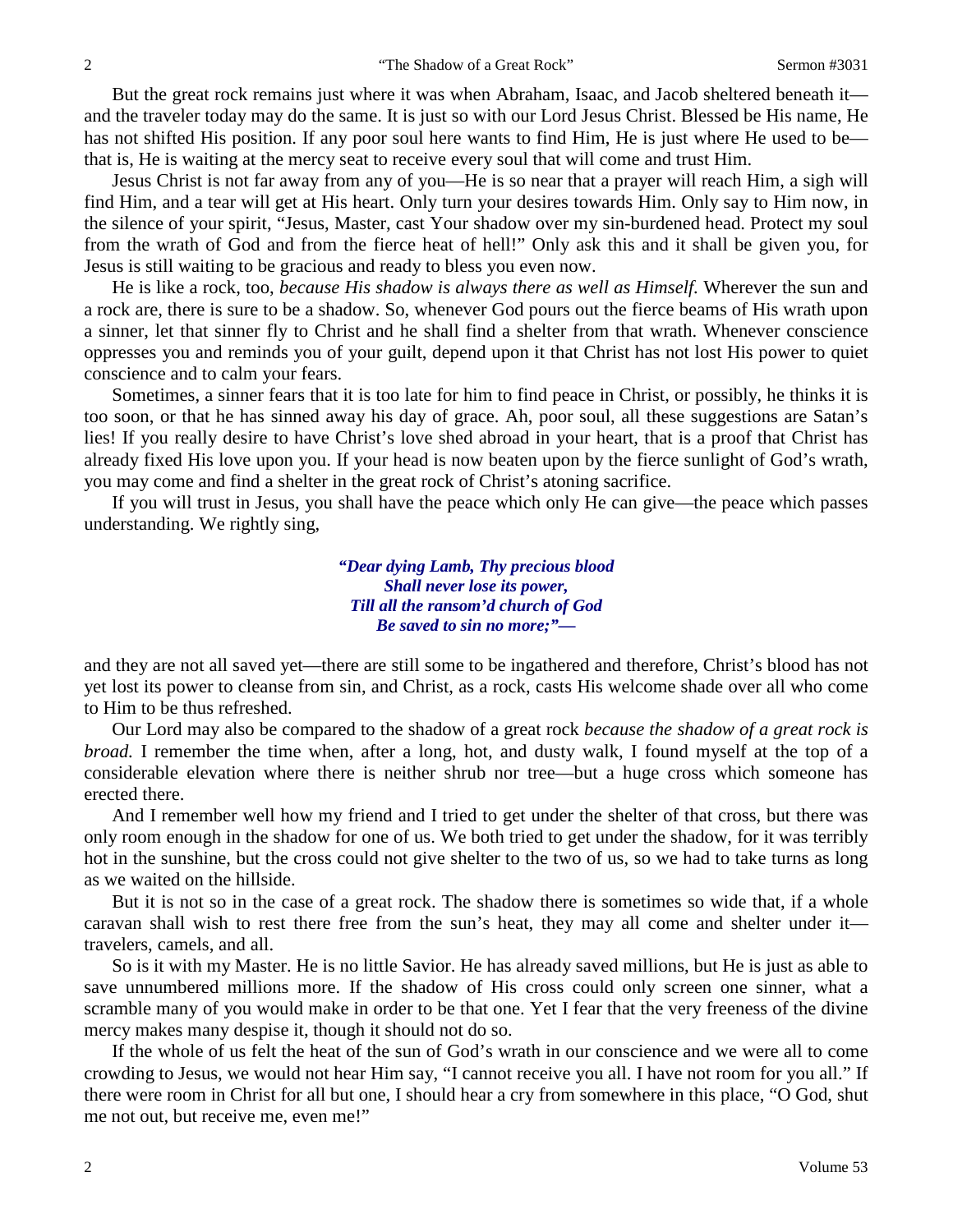Yet many of you are content not to get under the shadow of Christ, though there is room there for you. There is room in Christ for the biggest sinner out of hell, there is room for ten thousand times ten thousand sinners, there will be room for all of Adam's race who are ever led to come and put their trust in Him. It is the shadow of a great rock and therefore it is a broad shadow.

Further*, the shadow of a rock is free to all.* Nobody thinks of paying for a seat in the shadow of a rock, and nobody would wait to be asked to come under that shadow. No one would dream of needing preparation before sitting on the shady side of a great rock. Everybody who is weary seeks the shelter every man who is wiping the hot sweat from his brow comes and stretches himself to rest beneath that genial shade even without an invitation.

In like manner, Jesus Christ is as free as the air to all who will trust in Him. You do not need to make any preparation for coming to Him, and although many invitations are given to you to come to Christ, this is because of your unwillingness to come to Him—and not because there are any hindrances on His part.

When a soul is once brought to long for Christ, that soul may at once have Christ. The great difficulty is to make sinners feel their need of a Savior—they think that they do not need Him. They stand in the blazing sunshine and imagine that they will never faint beneath that fierce heat. But when their strength begins to depart, they are willing to come under the shadow of the great rock, and there it stands, just as it always did, and they are invited to come to it, after all their neglect of it, and find a refreshing shelter there.

Does not this truth comfort some poor soul in my audience? Are there not some of you who have made the great mistake of supposing that you had to grow better, or to do some good thing in order to get to Christ? Well, then, let me assure you that as free as is the water in the drinking-fountain at the street corner, as free as is the air which enters into your lungs, so free is the ever-gracious Savior to every guilty sinner who will but come and seek a shelter beneath this "shadow of a great rock in a weary land."

Once again, our Lord is like a rock *because His shadow is most refreshing.* I do not know how true they are, but there are some old country notions that certain trees give an unhealthy shade. I have been sometimes warned not to sit under such and such a tree—if I did so, I would have a headache and I know not what evil besides.

But this I do know—the shadow of Christ never hurts anyone, but uniformly blesses in a thousand ways. When a man does but come and rest in Jesus*,* headaches and heartaches, so far as they have to do with moral and spiritual disorders, pass away. The believing man realizes that he is forgiven and oh, what a blessed realization is that! Hear him sing,

### *"Now, oh joy! My sins are pardon'd, Now I can, and do believe."*

And with that sense of pardoned sin comes a sense of perfect peace with God. The forgiven man feels a joy which he never knew before—not the wild joy in which he once delighted, which first intoxicated him, and then left him depressed and heart-broken, but a joy like the course of a great river, increasing as it flows, widening and deepening as months and years roll on.

It is a blessed thing to get under the shadow of Christ. I cannot tell you all the happiness I have personally felt since I first believed in Jesus, many years ago. Amidst many struggles, and wars, and fights, I can bear my testimony that there is no life like the life of one who trusts in Jesus. There is no happiness this side the grave that is comparable with the happiness of living by faith upon the crucified Redeemer.

I do but speak what I know to be true when I recommend all young people to come beneath the shadow of this great rock in the early part of their lives, that ever afterwards, even until life's latest hour, they may have the shelter which that rock will surely bring. Never did I meet a Christian who repented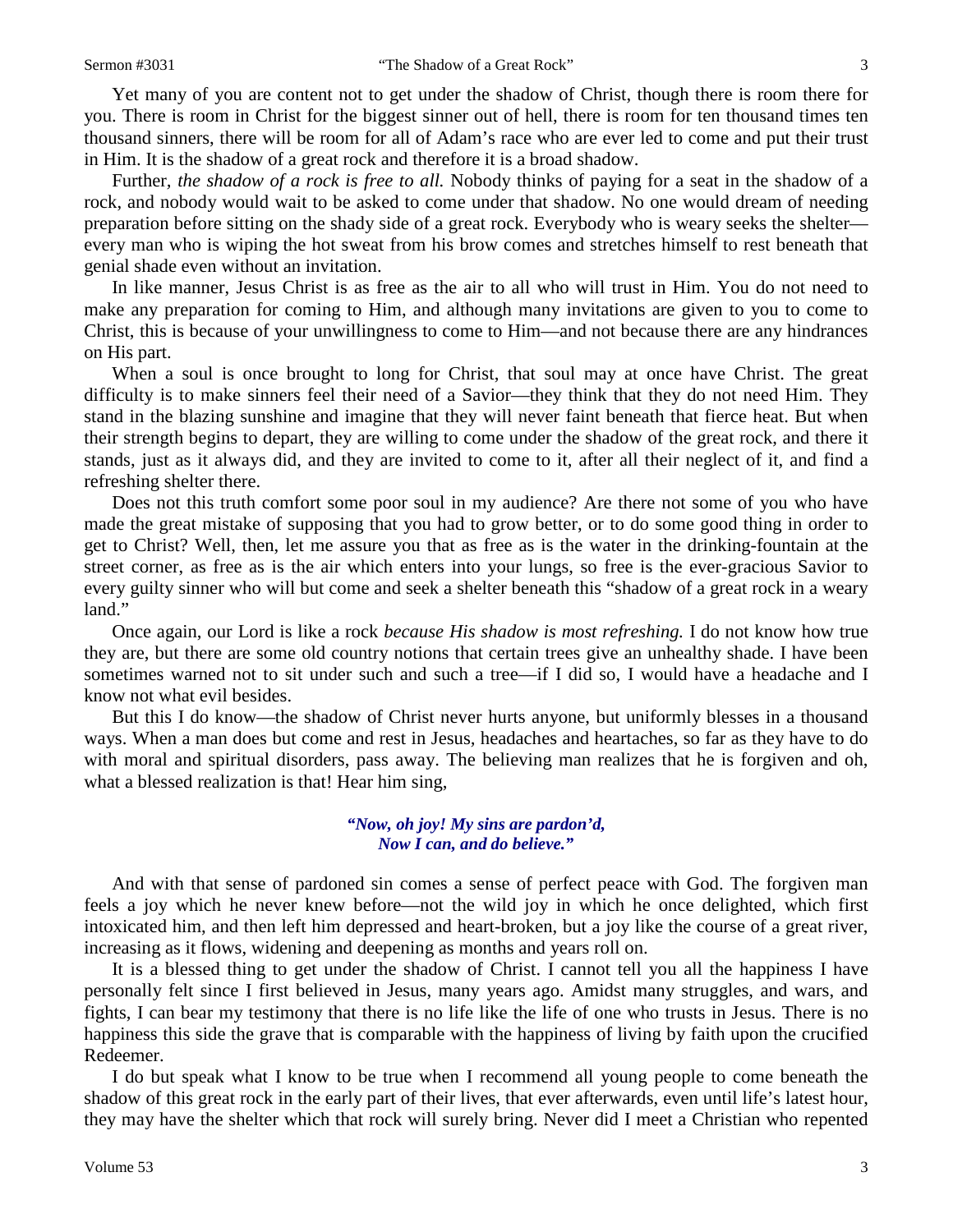of having trusted in Christ. And never have I heard of one who, in his old age, said that he had made a mistake in relying upon Christ as his Savior. Never have I sat by the bedside of the dying to receive the recantation of a saint who told me that salvation by grace, through faith in the Lord Jesus Christ, was all a deception, all a delusion.

But often have these ears of mine heard expiring songs as full of melody as the songs of angels, and heard declarations of peace and joy from departing believers that have made my heart leap and my eye to flash with joy at the very hearing. So much more deep and profound must have been the joy of those who uttered such words of holy exultation and delight.

I have just one more observation to make upon this part of our subject—our Lord is like "a great rock in a weary land" because, *though it gives shade to others, that is because it bears the heat of the sun itself.* The rock is the interposing medium between the burning sunbeams and the weary traveler. Here is a delightful picture of the mediatorial work of Christ. He puts Himself between the wrath of God and us.

The awful beams that streamed from the meridian sunshine of inflexible justice concentrated all their fierce heat upon Christ, and because they fell upon Him, and were absorbed by Him, He now presents a cool and refreshing shade to all who come and trust in Him. Jesus suffered that we may not suffer. Jesus died that we may live. He was punished in order that we may be forgiven. He was crushed to death beneath the heel of divine vengeance against sin in order that we may be lifted up to heaven by the hands of infinite mercy. Here, then, is the Gospel in miniature set before you.

You can, in your mind's eye, see the great rock and its welcome shadow, the sun shining on the rock, and the traveler protected by the rock. Oh, that all of you who know not the Lord Jesus Christ would come to Him now! As you seek a shade from the sun when his beams are too hot for you to bear, so seek a shelter from the fierce rays of the sun of God's wrath. There is no shelter but in Christ, but there is perfect protection in Him. To come to Him needs no long pilgrimage, no elaborate ceremonial you can sit in your pew and trust in Jesus. There is life in a single look at Him. As soon as you trust in Him,

#### *"The great transaction's done;"*

and beneath the shadow of that rock your spirit is secure forever.

**II.** But we must now pass on to notice that THERE ARE CERTAIN TIMES WHEN OUR LORD, LIKE THE SHADOW OF A GREAT ROCK, IS PECULIARLY REFRESHING.

Unto them that believe, Jesus is always precious, but there are times when He is peculiarly so. This was the case with them *when they were under conviction of sin.* What memories that expression awakens in some of us—"conviction of sin"! Why, it was to some of us a very martyrdom. I think it would have been less painful to have been burned alive at the stake than to have passed through those horrors and depressions of spirit which some of us passed through while we were seeking pardon, but seeking it in the wrong way.

When God makes the conscience a target for His sharp arrows, when the ten great guns of the law are all fired at the sinner's soul, when shot after shot goes tearing through the man's false peace, blowing his self-confidence to pieces, and leaving him wounded, mangled, and maimed, when the man cries out in his agony, "What shal1 I do to find salvation? How shall I get rid of sin? God is righteously angry with me, how shall I appease His wrath? I fear that hell will be my everlasting portion, how can I escape that awful doom?"—it is then that Christ becomes "the shadow of a great rock in a weary land."

Sinners will never come to Jesus while they have anything of their own to rely upon—so may the Lord strip us and bring us down to absolute bankruptcy and beggary as far as everything of our own is concerned. For, then, we shall look to Jesus and find everything in Him. So, in the time of conviction of sin, when the ten-thonged whip of the law falls upon a man's conscience, Christ is indeed precious.

So too, dear friends, *in times of trial* believers find the shadow of this great rock to be most delightful and refreshing. I suppose that most of us, if not all, have had our trials. The dear child, whom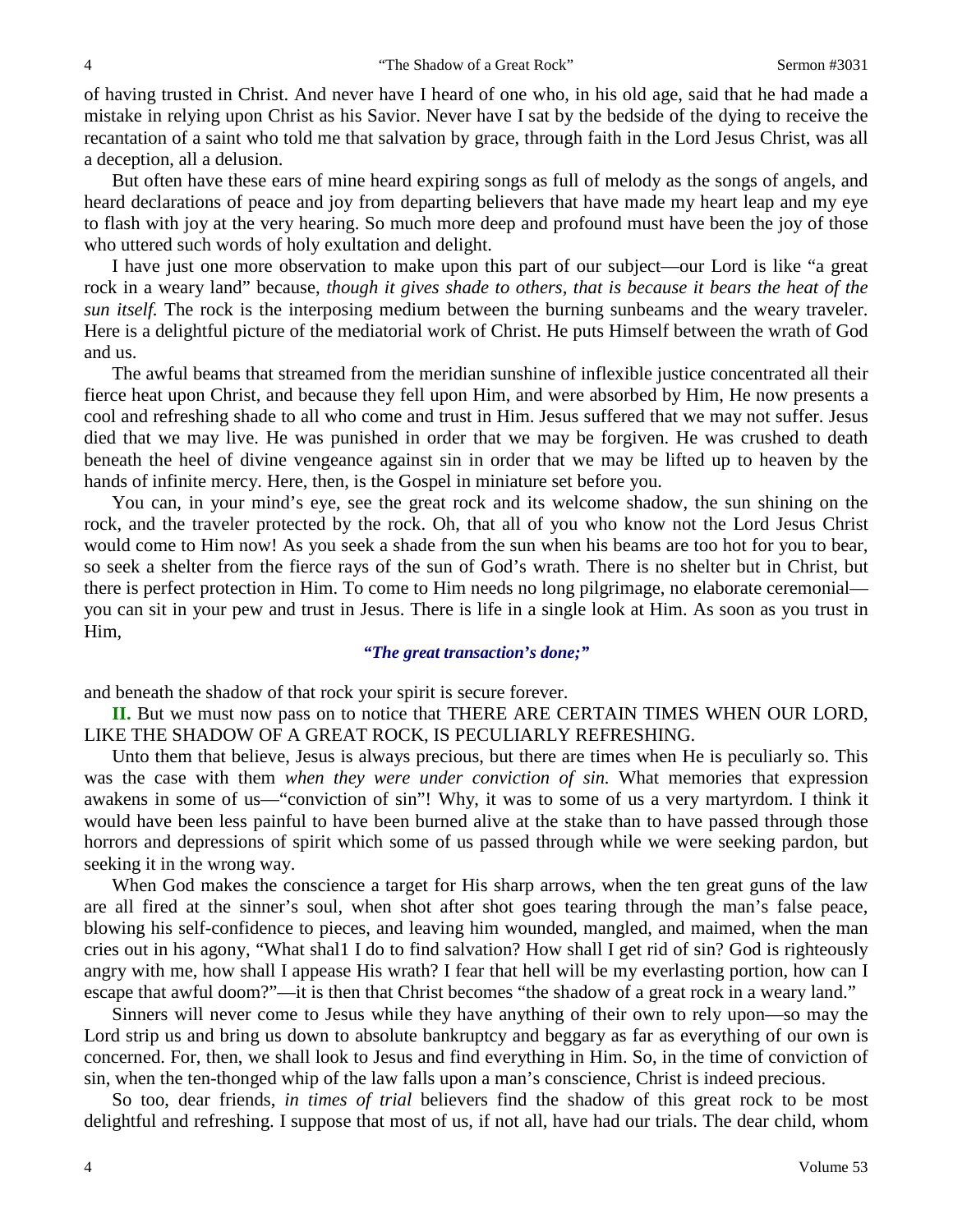#### Sermon #3031 **18 The Shadow of a Great Rock"** 5

we loved so fondly, has sickened and died. The husband or the wife, the delight of our eyes, has been borne away to the silent tomb. Possibly we were slandered by a cruel enemy, or forsaken by a false friend in whom we had implicitly trusted. It may be that our house was burned, or our business proved a failure, and that losses followed on the heels of losses like Job's messengers with evil tidings.

Yes, but beloved believer, in all these times of trial you have found Christ to be a blessed Comforter. And I will venture to say that the sharper your affliction has been, the sweeter has Christ been to you. I wonder how some people, who have many troubles, can get on without Christ? I marvel at you, consumptive young woman, and you, hard-working man, with a growing family, trying to do without the consolations of our blessed Savior.

I know that some people have the notion that religion is not meant for the poorest of the poor, but if there are any people whom it suits best, surely it is these. If it does not fill the cupboard, it makes the heart content with what it has. If it does not put broadcloth on the back, it makes the wearer satisfied with fustian. There is no one like Christ for the poor, and the needy, and the sick, and the sorrowing. He is indeed as "the shadow of a great rock in a weary land" to all such poor tried souls.

Let me also remind you that *we shall know more about the refreshing shade of Christ when we come to die.* Not many weeks hence, some of us must die. When there is such a large number of people gathered together, some of them must soon die. But all of us must, ere long, gather up our feet in the bed and die,

### *"Our fathers' God to meet."*

What must it be to die without a Savior? A shiver runs through my frame as I think of it. To die without a hope, how sad! But to die trusting in Christ, how blessed! I remember standing in the pulpit, one sultry summer's afternoon, preaching of the joys of heaven and there was one woman's eye, that specially caught mine as I was preaching. I knew not why it was, but it seemed to fascinate me.

And as I spoke of heaven, she seemed to drink in every word, and her eyes flashed back again the thoughts I uttered. She seemed to lead me on to speak more and more of the streets of gold and the gates of pearl till, suddenly, her eyes appeared to me to be too fixed—and at last it struck me that, while I had been talking of heaven, *she had gone there.* 

I paused and asked if someone in the pew would kindly see whether the friend sitting there was not dead, and in a moment, her husband said, "She is dead, sir." I had known her long as a consistent Christian woman, and as I stood there, I half wished that I could have changed places with her. There was not a sigh, nor a tear. She seemed to drink in the thoughts of heaven, and then straightway to go and enjoy it.

If such a sudden departure is not ours, it will be much like it—we shall close our eyes on earth and open them in heaven beneath the shadow of that great rock. In heaven, they sit beneath Christ's shadow, and on earth we will do the same. So we will still sing,

> *"Where is the shadow of that rock That from the sun defends Thy flock? Fain would I feed amongst Thy sheep, Among them rest, among them sleep."*

But my dear hearers, *what will it be to have the shelter of Christ in the day of judgment?* We can never form right ideas of what that day of judgment will be,

> *"That day of wrath, that dreadful day When heaven and earth shall pass away,"—*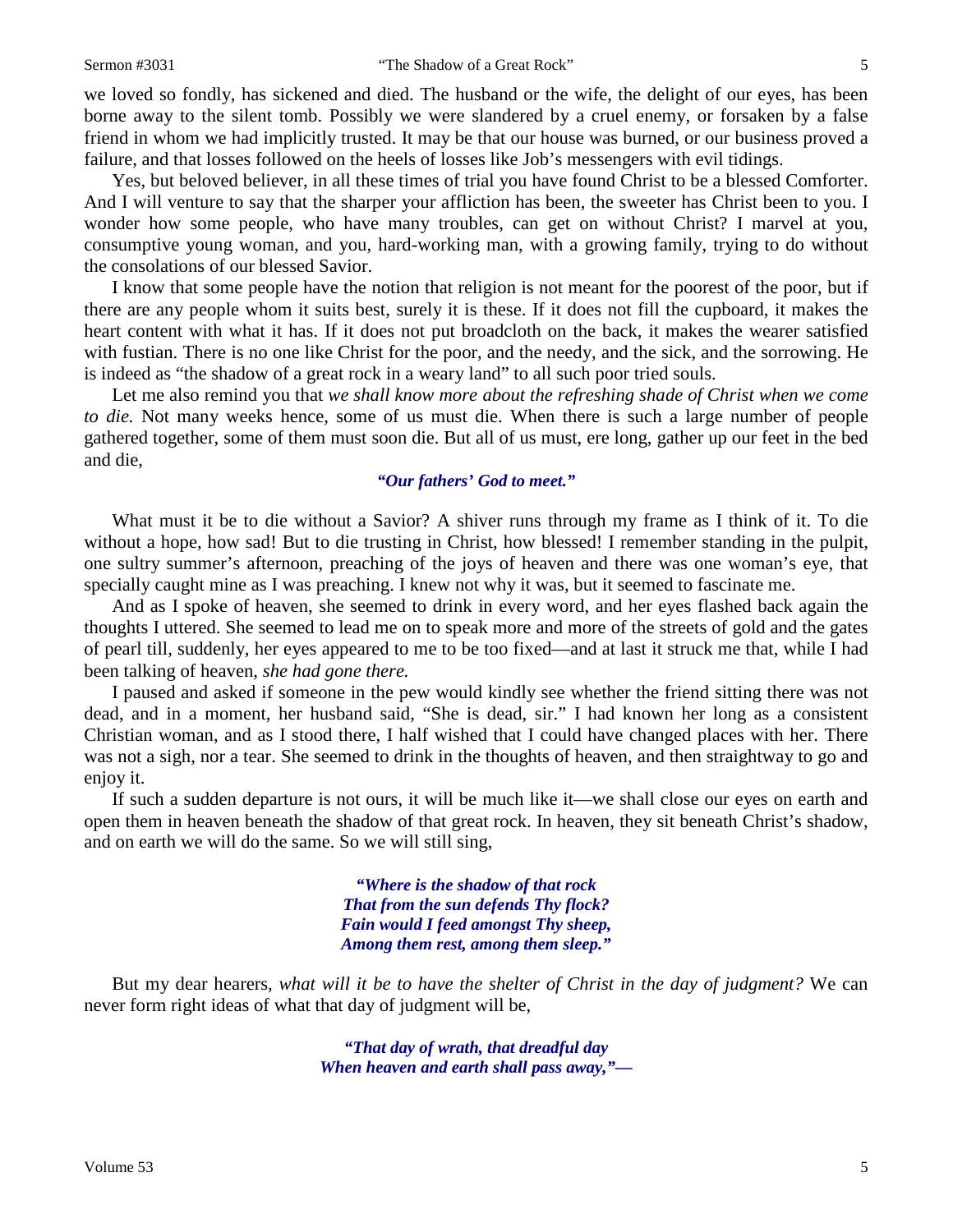and weeping and wailing shall be the prelude to the sitting of the Judge upon the great white throne. Then, when every eye shall see Him, and they also who pierced Him, it will be a blessed thing to have Him as the Rock of ages to hide us from the wrath of that tremendous day.

> *"Day of judgment, day of wonders! Hark, the trumpet's awful sound, Louder than a thousand thunders, Shakes the vast creation round! How the summons Will the sinner's heart confound!*

*See the Judge our nature wearing, Clothed in majesty divine! Ye who long for His appearing, Then shall say, 'This God is mine!' Gracious Savior! Own me in that day for Thine!"*

**III.** Now lastly, if these things be so, and they are so, WHAT IS OUR BUSINESS?

Our business is *to get under this shadow if we are not already under it.* What is the use of a shadow to those who stand in the blazing sunshine? There is many a soul that stands in the sunshine longer than it need, and so feels faint and weary, and there are some who have thus got such a sunstroke as they will never lose this side of heaven. I mean that they have to go doubting and fearing all their spiritual life because they were so long before they trusted in Christ.

I know that only the Holy Spirit can bring a sinner under this blessed shadow, but how base must be the human heart when it will not come and take what Christ so freely provides! Why will you die? Why will you perish when you need not? There is a shadow—why will you stand in the fierce light of the sun?

All the bells of heaven are ringing out, "Come and welcome!" All the angels of God are singing, "Come and welcome! Come and welcome!" From this open Book, from the Gospel preached by one of God's ministers tonight, there sounds this message, "Come and trust in the Incarnate Son of God." I wish I knew how to put it in more melting tones, but it needs the Holy Spirit to bring it home to your hearts.

Dear trembler, waverer, halting between two opinions, you who have so long put off coming to Christ, do come now. I ask again, why do you continue to stand beneath the wrath of God when you need not linger there a moment longer?

### *"Come to Jesus, Come to Jesus, sinner, come!"*

And when you have come, *take care to tell others what you have discovered.* Do not let any poor soul be without the knowledge of the way of salvation so far as you can tell it. Tell to those who are round about you, your experience of the comforts of true religion. This is the way to gather jewels for the Redeemer's crown.

If you find that Christ deceives you, let us know, for, as honest men, we would not like to go on telling an idle tale. But if you find Him true, if He comforts you, and blesses you, do bear your testimony to others, for, then, perhaps your child, your wife, your brother, your neighbor, may come and trust Him too.

I will be bound for Him that He will reject none of you who come to Him and I will be a bondsman for Him for another thing, that, if you once have Him as your Savior, you will never grow weary of Him.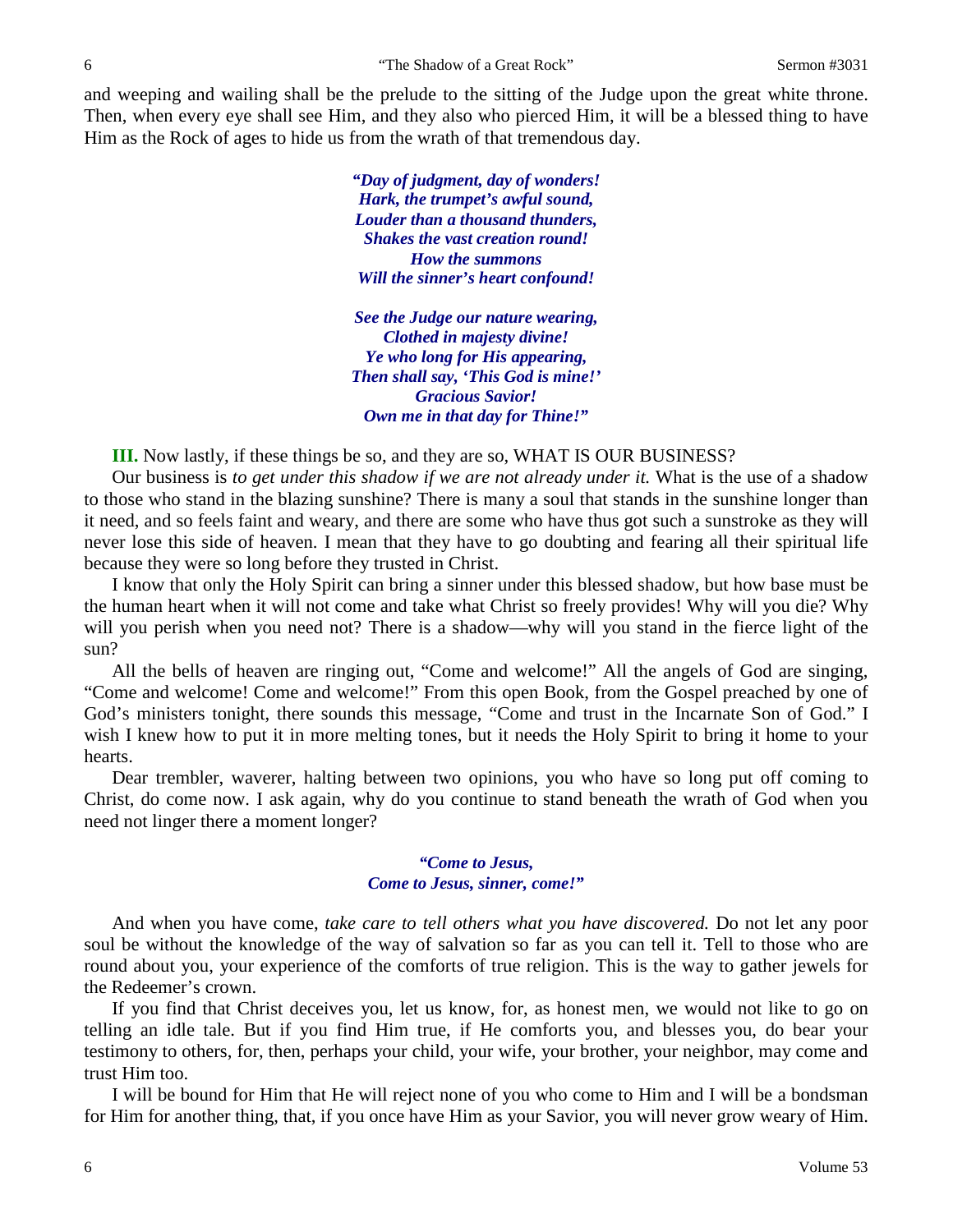You will say that it was the best day that ever dawned upon you when you gave your heart to the crucified Christ, who, on Calvary's cross, made the one sacrifice for sin forever.

Oh, yield your heart to Him! I see Him standing there with that pierced hand of His, He knocks softly at your heart's door.

> *"Admit Him, for the human breast Never entertain'd so kind a guest.*

*Admit Him, ere His anger burn, His feet depart, and ne'er return:*

*Admit Him, or the hour's at hand When at His door denied you'll stand."*

By the love of God in Christ Jesus, hold out no longer. Young man, I beseech you, by the precious blood of Christ, give yourself to Him. Have you done it? Do you trust Him wholly? Then, rejoice and sing, you seraphs, and let heaven be glad, for Christ sees the reward of His soul-travail, for a child is born in His house tonight that shall live to praise Him, both here and throughout eternity.

May the Lord bless every one here and His shall be the glory forever. Amen.

## *EXPOSITION BY C. H. SPURGEON*

#### *MATTHEW 5:17-48*

**Verse 17.** *Think not that I am came to destroy the law, or the prophets: I am not come to destroy, but to fulfil.*

The life, work, and words of Christ are not an emendation of the Old Testament or an abrogation of it. It stands fast and firm, fulfilled, carried to perfection, filled to the full in Christ.

**18-19.** *For verily I say unto you, Till heaven and earth pass, one jot or one tittle shall in no wise*  pass from the law, till all be fulfilled. Whosoever therefore shall break one of these least *commandments, and shall teach men so, he shall be called the least in the kingdom of heaven: but whosoever shall do and teach them, the same shall be called great in the kingdom of heaven.*

It is vain to teach the commandments without first doing them. The doing must always precede the teaching. If a man's example cannot be safely followed, it will be unsafe to trust his words.

**20.** *For I say unto you, That except your righteousness shall exceed the righteousness of the scribes and Pharisees, ye shall in no case enter into the kingdom of heaven.*

The scribes and Pharisees were supposed to be righteous beyond all others. "Nay," says Christ, "you must go beyond them." They were, after all, superficial, flimsy, pretentious, unreal in their righteousness—and we must have a far nobler character than they ever attained, or we "shall in no case enter into the kingdom of heaven."

**21.** *Ye have heard that it was said by them of old time, Thou shalt not kill; and whosoever shall kill shall be in danger of the judgment:*

This is a proof that Christ did not come to abolish the law or to abate its demands in any degree whatsoever.

**22.** *But I say unto you,*

Oh, what divine dignity there is in this majestic person whose *ipse dixit* is to shift all the sayings of the ages! He claims authority to speak, even though He should contradict all the Rabbis and all the learned men that went before Him—"I say unto you,"

**22.** *That whosoever is angry with his brother without a cause shall be in danger of the judgment: and whosoever shall say to his brother, Raca, shall be in danger of the council: but whosoever shall say, Thou fool, shall be in danger of hell fire.*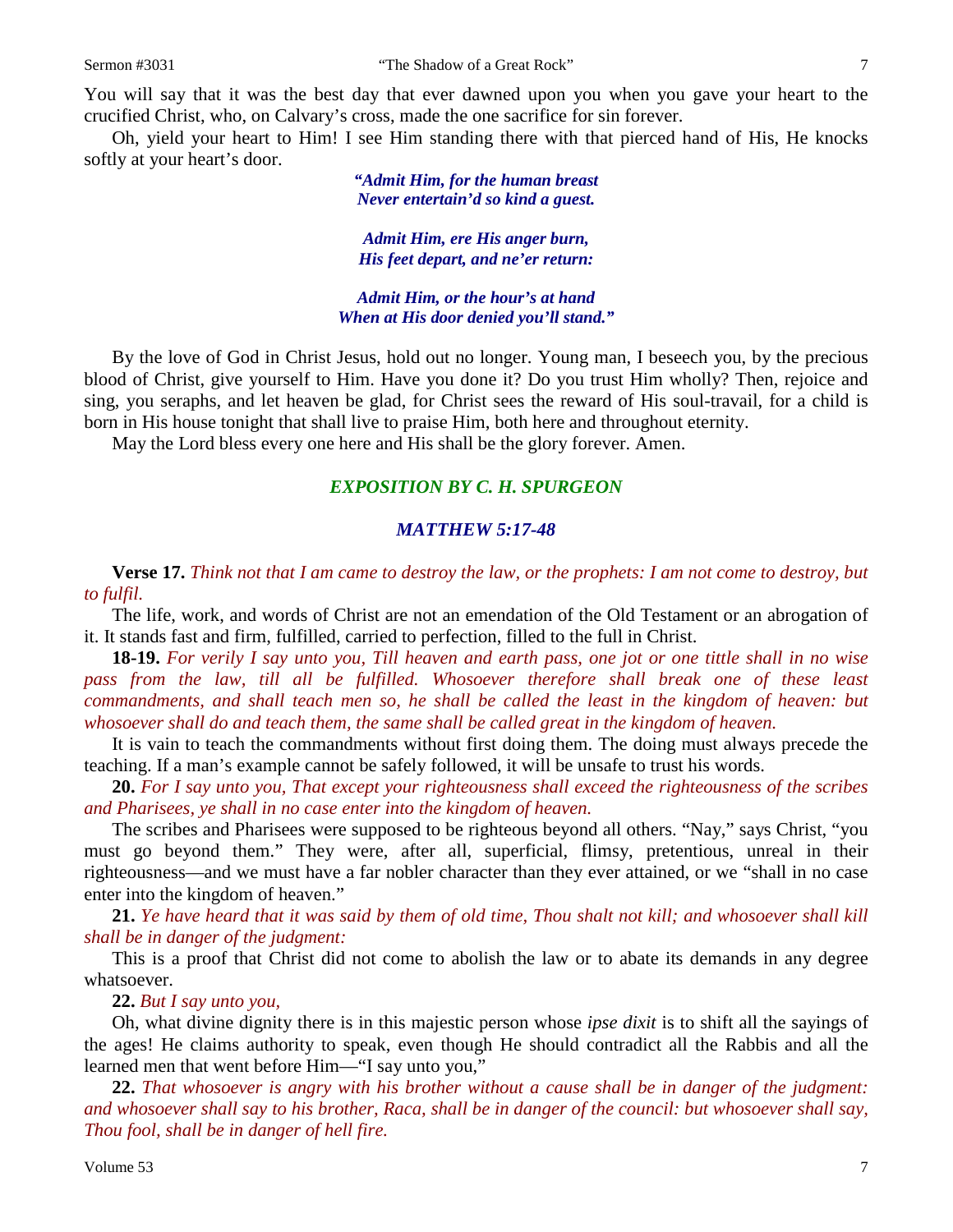Christ here shows us that the commandment, "Thou shalt not kill," deals with anger, with angry words, with words of cursing, with words of derision—for all these are killing things, hurting and wounding things—and the passion of anger is forbidden under the command, "Thou shalt not kill."

Men have not thought so, but it really is so, for he who is angry with his brother is a murderer. There is the spirit, the essence of that which leads to murder in the passion which breeds malice and revenge. The law of God is spiritual—it touches the emotions, the thoughts, the desires as well as the words and actions of men. If I desire ill for a man, I have within me that which would desire his death—and what is that, after all, but murder in the heart? How strict is this law, and yet how just and right!

**23-24.** *Therefore if thou bring thy gift to the altar, and there rememberest that thy brother hath ought against thee; Leave there thy gift before the altar, and go thy way; first be reconciled to thy brother, and then come and offer thy gift.*

It is said that in India there is a complete divorce of religion from morality, so that a man may be supposed to be eminently religious even while living in the utmost filthiness and vice. But it must never be so among us. We must never imagine that God can accept an offering from us while we harbor any enmity in our hearts.

Perhaps, after reading this passage, you say, "If I had anything against my brother, I would go to him at once, and seek to be reconciled to him." That would be quite right, but you must go further than that, for Christ says, "If thou bring your gift to the altar, and there rememberest that thy brother hath ought against thee."

It is much more easy to go to the man who has wronged you than to the one whom you have wronged. Yet the second is evidently the clearer duty, and should be attended to at once—neither can we expect the Lord to attend to us unless we attend to this duty.

**25-26.** *Agree with thine adversary quickly, whiles thou art in the way with him; lest at any time the adversary deliver thee to the judge, and the judge deliver thee to the officer, and thou be cast into prison. Verily I say unto thee, Thou shalt by no means come out thence, till thou hast paid the uttermost farthing.*

There is nothing like ending disputes at once, before the rancor grows, and your adversary becomes determined to push you to extremes. Oh, for more of that spirit of yielding! You know how people say, "If you tread on a worm: it will turn," but brethren, a worm is not an example for a Christian, even if the poor wounded creature does turn toward you in its agony. If you turn, turn to kiss the hand that smites you, and to do good to them that evil entreat you.

**27-28.** *Ye have heard that it was said by them of old time, Thou shalt not commit adultery: But I say unto you, That whosoever looketh on a woman to lust after her hath committed adultery with her already in his heart.*

So that the unholy desire, the lascivious glance, everything that approximates towards licentiousness, is here condemned—and Christ is proved to be not the Abrogator of the law, but the Confirmer of it. See how He shows that the commandment is exceedingly broad, wide as the canopy of heaven, allembracing. How sternly it condemns us all and how well it becomes us to fall down at the feet of the God of infinite mercy, and seek His forgiveness.

> *"'Tis mercy—mercy we implore, We would Thy pity move; Thy grace is an exhaustless store, And Thou, Thyself art Love."*

**29-30.** *And if thy right eye offend thee, pluck it out, and cast it from thee: for it is profitable for thee that one of thy members should perish, and not that thy whole body should be cast into hell. And if thy right hand offend thee, cut it off, and cast it from thee: for it is profitable for thee that one of thy members should perish, and not that thy whole body should be cast into hell.*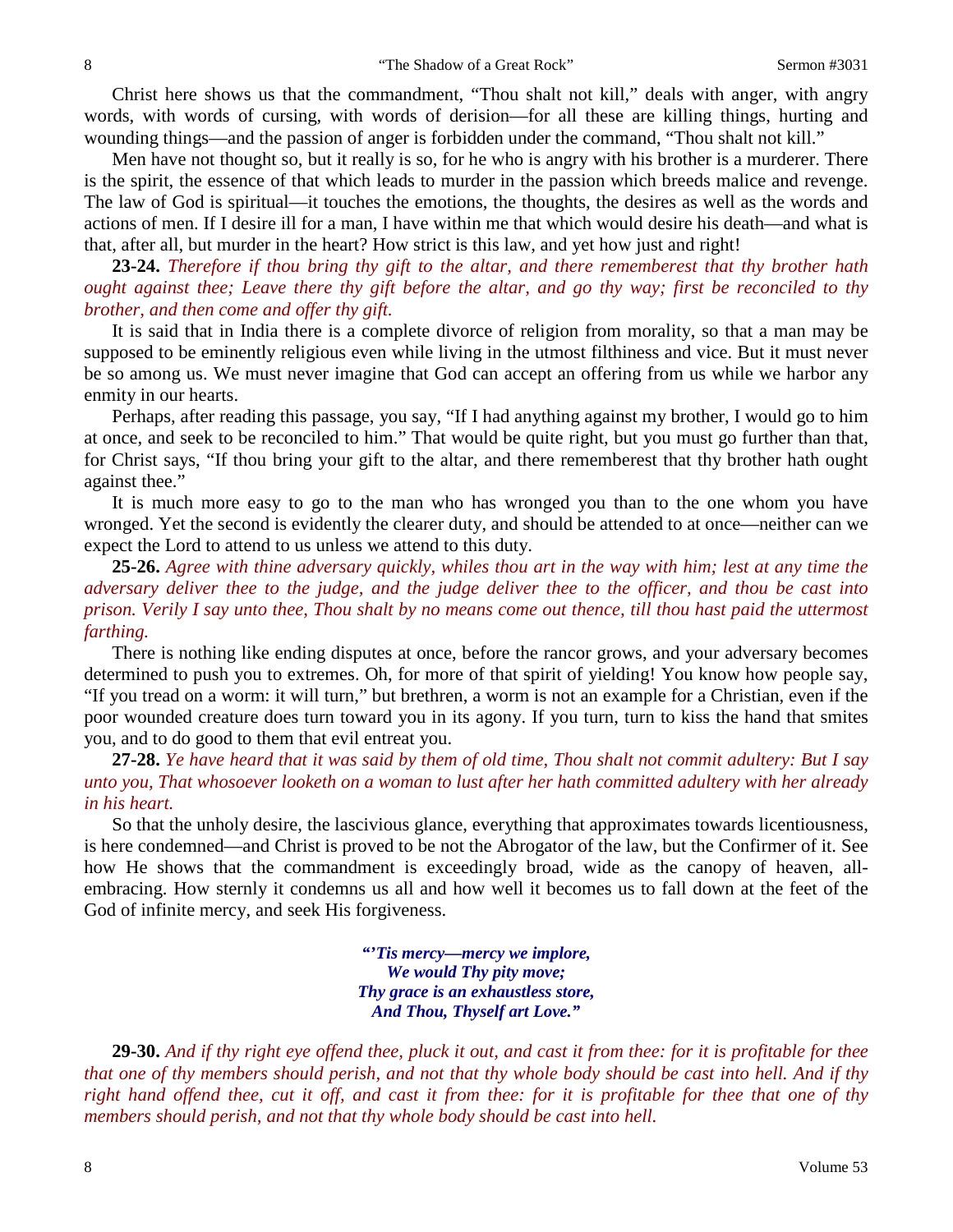Give up the dearest, choicest, and apparently most needful thing, if it leads you into sin. The same rule that bids you avoid sin, bids you also avoid all that leads to sin. If adultery is forbidden, so also is that glance with which the sin usually begins. We are to turn away our eyes from beholding that which leads towards sin and we are not to touch or taste that which would readily lead us into iniquity.

Oh, that we had sufficient decision of character to make short work of everything which tends towards evil! Many persons, when their right eye offends them, put a green shade over it. And when their right hand offends them, they tie it up in a sling. But that is not obeying the command of Christ. He charges you to get rid of everything that would lead you wrong—make a clean sweep of it. You are wrong enough at your best, so do not permit anything to appertain to you which would lead you still further astray.

**31-32.** *It hath been said, Whosoever shall put away his wife, let him give her a writing of divorcement: but I say unto you, That whosoever shall put away his wife, saving for the cause of fornication,*

Which is a sufficient and justifiable reason for divorce,

**32.** *Causeth her to commit adultery: and whosoever shall marry her that is divorced—*

That is to say, who is divorced without sufficient cause,

#### **32.** *Committeth adultery.*

Among the Jews, divorce was the easiest thing in the world. A man might, in a pet, utter words which would divorce his wife. The Savior abolished that evil once for all and made divorce a crime, as it always is "saving for the cause of fornication."

**33-34.** *Again, ye have heard that it hath been said by them of old time, Thou shalt not forswear thyself, but shalt perform unto the Lord thine oaths: but I say unto you, Swear not at all;*

Christ thus abolishes the whole system of swearing, as it ought to be abolished in every place. And He goes on to show that He did not mean merely unclean, false oaths, or oaths taken as some men take them blasphemously, but every form and kind of oath, for He says, "Swear not at all:"

**34-37.** *Neither by heaven; for it is God's throne: nor by the earth; for it is his footstool : neither by Jerusalem; for it is the city of the great King. neither shalt thou swear by thy head, because thou canst not make one hair white or black. But let your communication be, Yea, yea; Nay, nay: for whatsoever is more than these cometh of evil.*

If words mean anything, this command of Christ is an utter abolishment of oaths taken before magistrates as well as everywhere else. I can make nothing else out of it—indeed, it must mean that, because Christ contrasts His teaching with that of former ages—"It hath been said by them of old time, Thou shalt not forswear thyself, but shall perform unto the Lord thine oaths: but I say unto you, Swear not at all."

A man, who cannot be believed upon his word, certainly cannot be believed upon his oath, and usually, when a man tells a lie, the next thing he does is swear to it. When Peter denied his Master, the next thing he did was to curse and to swear, because he thought it likely that they would not imagine that he was a follower of Christ if he did curse and swear. So he gave that as a pretty clear proof that he had not been with Christ and was not one of His disciples. Alas, that we should need anything beside "Yea, yea," and "Nay, nay!"

**38-43.** *Ye have heard that it hath been said, An eye for an eye, and a tooth for a tooth:*

*39 But I say unto you, That ye resist not evil: but whosoever shall smite thee on thy right cheek, turn to him the other also. And if any man will sue thee at the law, and take away thy coat, let him have thy cloke also. And whosoever shall compel thee to go a mile, go with him twain. Give to him that asketh thee, and from him that would borrow of thee turn not thou away. Ye have heard that it hath been said, Thou shalt love thy neighbour, and hate thine enemy.*

There are many who do the second of those two things, but not the first.

**44-45***. But I say unto you, Love your enemies, bless them that curse you, do good to them that hate you, and pray for them which despitefully use you, and persecute you; That ye may be the children of*